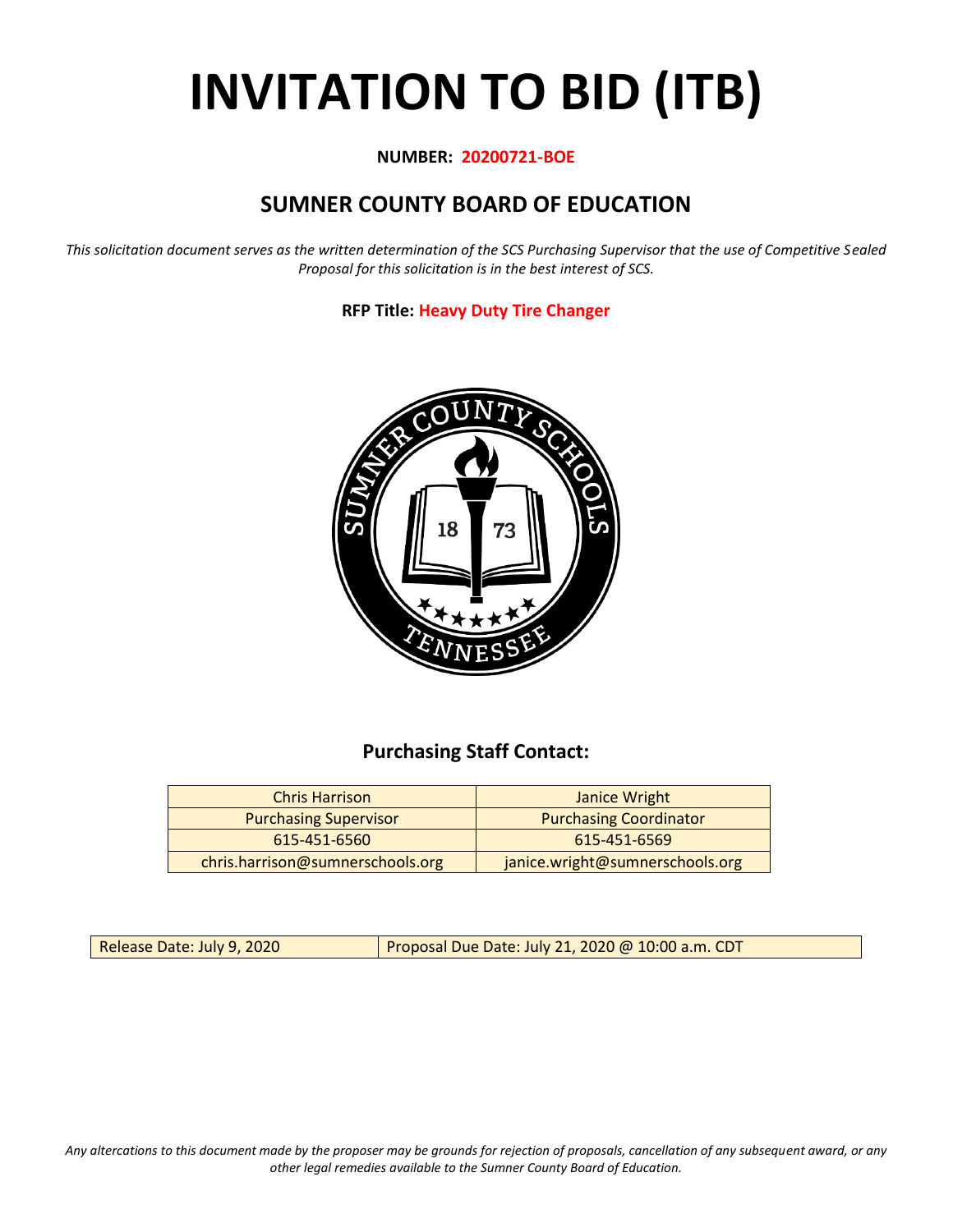## **NOTICE TO PROPOSERS**

There may be one or more amendments to this ITB. In order to receive communication for any such amendments issued specifically to this ITB, the proposer must provide the information requested below to the Sumner County Board of Education (SCS) Purchasing Department. The information may be sent by email to: Chris Harrison, Purchasing Supervisor, chris.harrison@sumnerschools.org. SCS will send amendments only to those proposers which complete and return this information in a timely manner.

| ITB Number:             | 20200721-BOE Heavy Duty Tire Changer                                                                                  |  |  |
|-------------------------|-----------------------------------------------------------------------------------------------------------------------|--|--|
| Company Name:           |                                                                                                                       |  |  |
| <b>Mailing Address:</b> | <u> 1989 - Johann John Stoff, deutscher Stoffen und der Stoffen und der Stoffen und der Stoffen und der Stoffen u</u> |  |  |
|                         |                                                                                                                       |  |  |
|                         |                                                                                                                       |  |  |
| Phone Number:           |                                                                                                                       |  |  |
|                         |                                                                                                                       |  |  |
| <b>Contact Person:</b>  |                                                                                                                       |  |  |
| <b>Email Address:</b>   |                                                                                                                       |  |  |
|                         |                                                                                                                       |  |  |
|                         |                                                                                                                       |  |  |
| <b>Printed Name:</b>    |                                                                                                                       |  |  |
| Date:                   |                                                                                                                       |  |  |

Emailed amendments will be sent in a Microsoft Word (Office for Windows) or Portable Document Format (pdf) format. Any alterations to the document made by the proposer may be grounds for rejection of proposal, cancellation of any subsequent award or any other legal remedies available to SCS.

Amendments will also be posted on the SCS website **https://sumnerschools.org/index.php/current-bids-and-rfps** and attached to the solicitation listing as a PDF or WORD file. Check the particular solicitation on the Current Bids and RFPs webpage for any posted amendments.

By completing and returning this form, the Proposer has expressed its intent to provide a proposal for **20200721-BOE Heavy Duty Tire Changer.**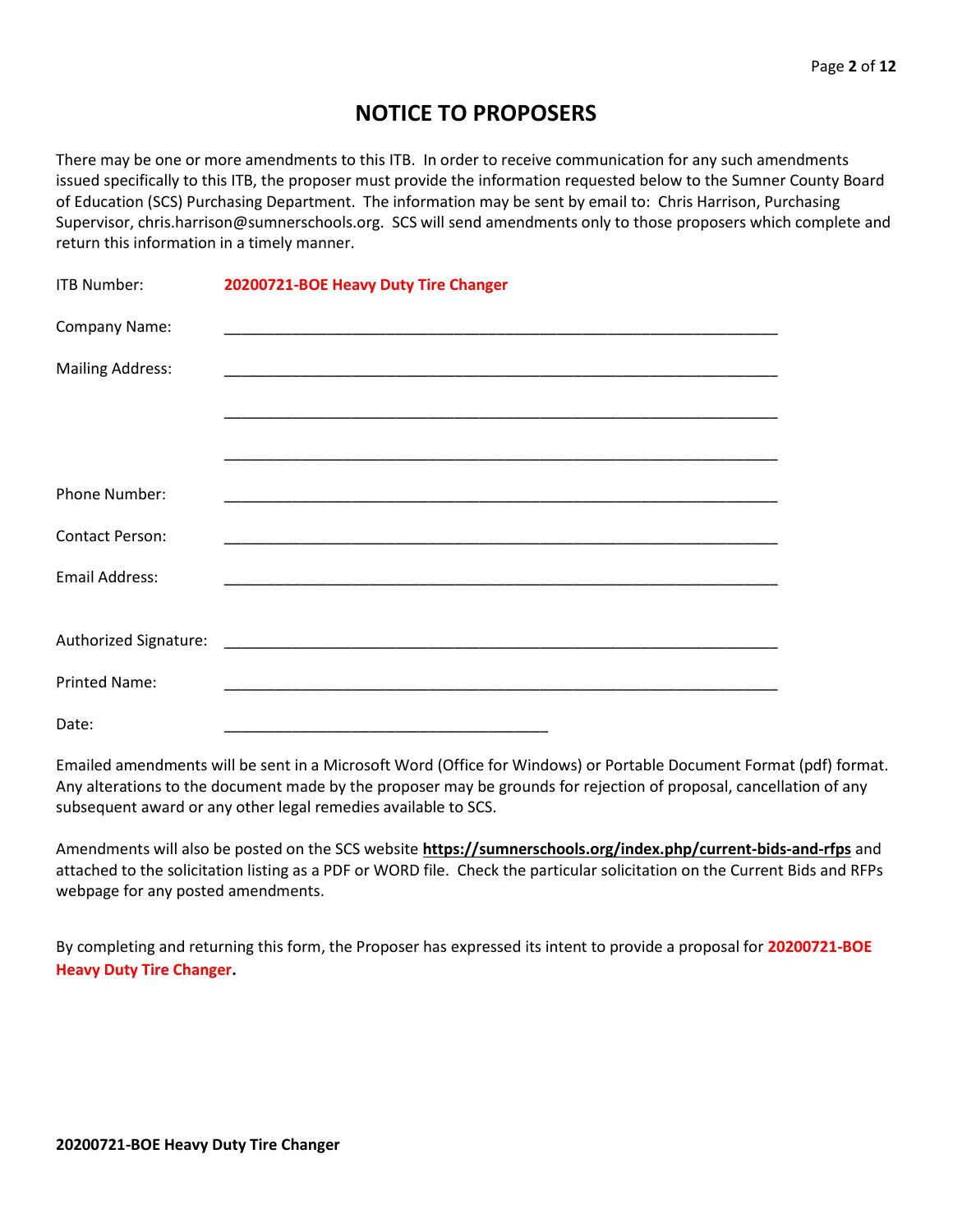## **TABLE OF CONTENTS**

- 1. Specification
- 2. Source Selection and Contract Award
- 3. Schedule of Events
- 4. Delivery of Proposals
- 5. Protests
- 6. New Vendors
- 7. Attachments
	- A. Bid Form/Certification
	- B. IRS Form W9
	- C. Attestation Re Personnel
	- D. Standard Terms and Conditions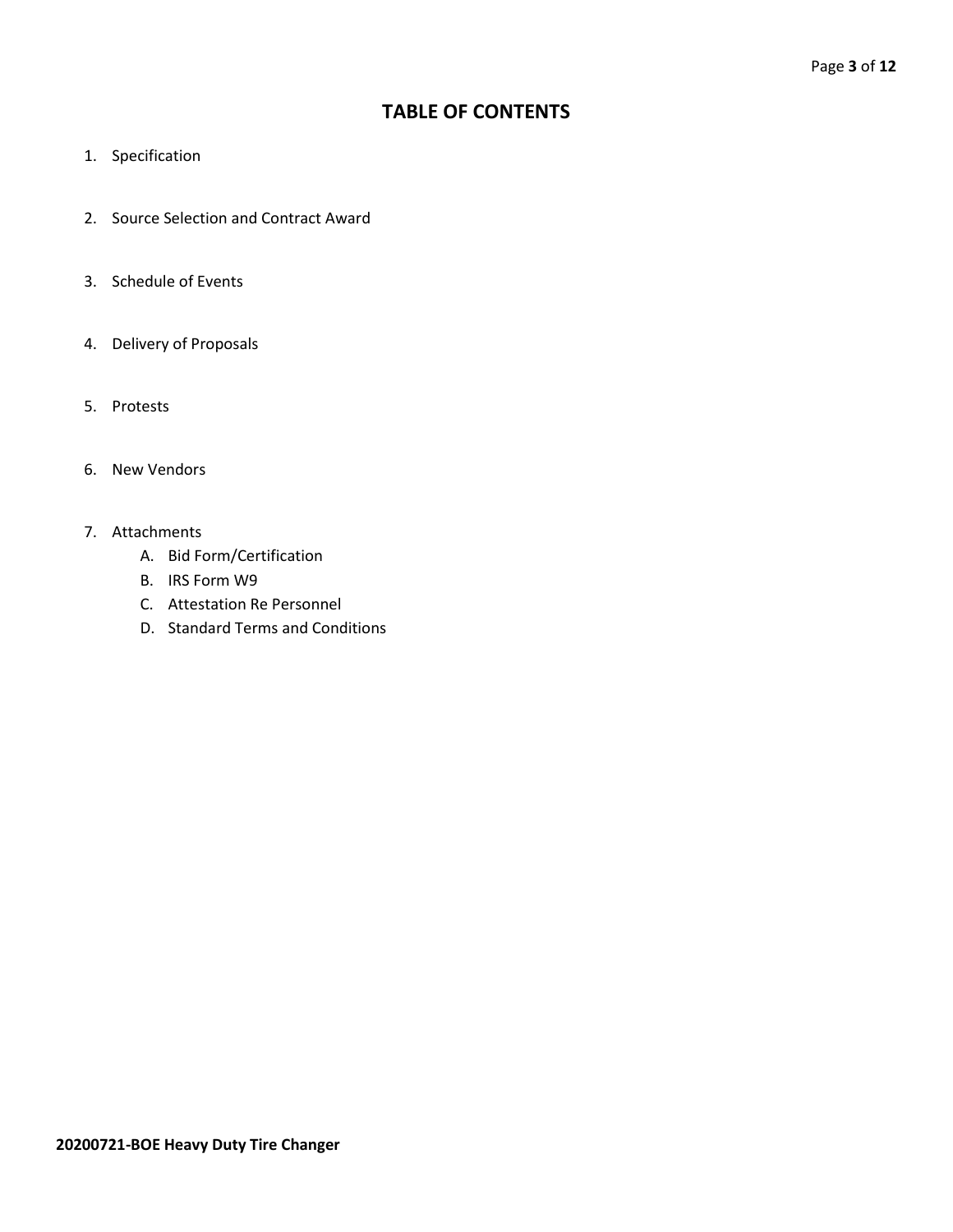1. Specification

SCS is soliciting bid responses for the purchase and delivery of a heavy-duty tire changer. SCS has selected the following make/model as its' preferred product. SCS shall accept bid responses for equipment that is equal to or better than the specified product.

Coats HIT 5000 Heavy Duty Tire Changer

- Easy-to-use Swing Arm
- Tapered Roller Bearings
- Self-Centering Hydraulic Clamping Chuck
- Rim Diameter: 15" 38" External
- Rim Width: 25"
- Tire Diameter: 76"

| Delivery Address: | Sumner County Board of Education |
|-------------------|----------------------------------|
|                   | <b>Transportation Department</b> |
|                   | 1500 Airport Road                |
|                   | Gallatin, TN 37066               |

- 2. Source Selection and Contract Award
	- Award, if made, will be made to the proposer submitting the lowest cost proposal and whom is also determined to be Responsive.
		- o General Criteria to be determined "Responsive"
			- Does the proposal include all required information?
			- Does the proposal include completed attachment forms?
			- Was the proposal delivered on or before the stated deadline?
	- SCS reserves the right to reject any proposal that takes exception to the specifications unless prior approval is requested and granted by SCS.
	- Upon mutual agreement by both parties, SCS shall grant the right to extend the terms, conditions and prices of contract(s) awarded from this ITB to other Institutions (such as State, Local and/or Public Agencies) who express an interest in participating in any contract that results from this ITB. Each of the "piggyback" Institutions will issue their own purchasing documents for purchase of the goods/services. Proposer agrees that SCS shall bear no responsibility or liability for any agreements between Proposer and the other Institution(s) who desire to exercise this option.
- 3. Schedule of Events

| <b>RFP Issued</b>              | July 9, 2020                   |
|--------------------------------|--------------------------------|
| <b>RFP Submission DEADLINE</b> | July 21, 2020 @ 10:00 a.m. CDT |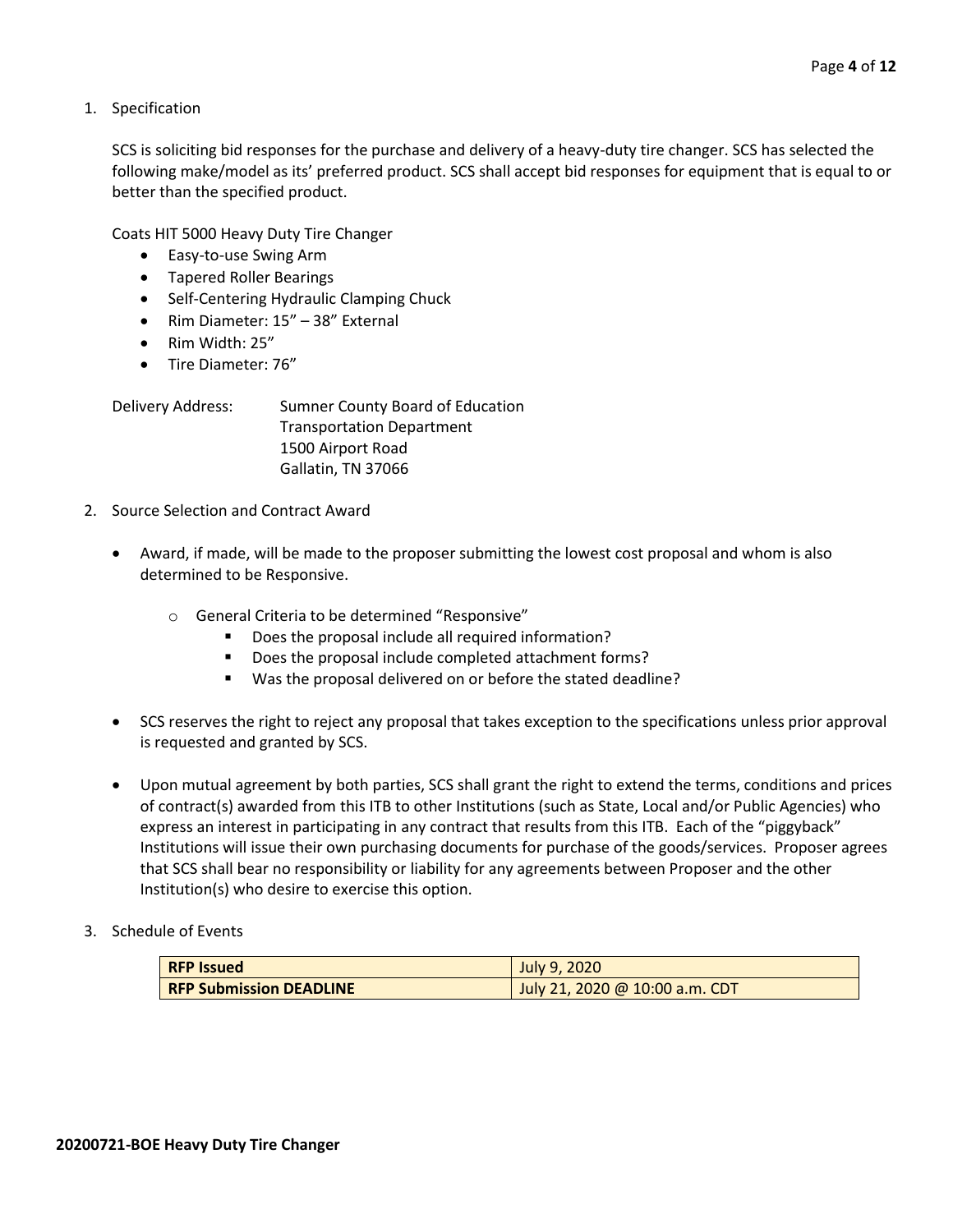#### 4. Delivery of Proposals

Sealed proposals will be accepted until **July 21, 2020 @ 10:00 a.m. CDT**. Proposals received after that time will be deemed invalid. Vendors mailing proposal packages must allow sufficient time to ensure receipt of their package by the time specified. SCS shall not accept proposals via electronic transmission such as email, fax, etc. There will be no exceptions. Proposals will be opened and read aloud. The reading of the bids will begin at **10:00 a.m. CDT**.

Due to the nature of deliveries to the SCS Support Services Facility by carriers such as UPS, FedEx and such like; the proposal package will be accepted if the date and time on the delivery confirmation are indicated to be on or before the Proposal Deadline.

| Delivery Address: | Sumner County Board of Education |
|-------------------|----------------------------------|
|                   | Attn: Purchasing Supervisor      |
|                   | 1500 Airport Road                |
|                   | Gallatin, TN 37066               |

The package containing the proposal must be sealed and clearly marked on the outside of the package: **"20200721-BOE Heavy Duty Tire Changer" DO NOT OPEN**

#### 5. Protests

In the event that any interested party finds any part of the listed specifications, terms or conditions to be discrepant, incomplete or otherwise questionable in any respect; it shall be the responsibility of the concerned party to notify the SCS Purchasing Office of such matters immediately upon receipt of the ITB. All notifications must be sent to the Purchasing Supervisor via email at [purchasing@sumnerschools.org.](mailto:purchasing@sumnerschools.org)

Any actual or prospective Proposer who is aggrieved in connection with the ITB or award of a contract may protest to the Purchasing Supervisor and/or the Sumner County Board of Education at its regularly scheduled meeting.

- 6. New Vendors
	- To comply with Internal Revenue Service requirements, all vendors who perform any type of service are required to have a current IRS Form W-9 on file with the SCS Finance Department. It is a mandatory requirement to complete the IRS Form W-9 (Attachment 1) included in this RFP.
	- To comply with the Tennessee Lawful Employment Act (50-1-702 and 50-1-703), non-employees (individuals paid directly by the employer in exchange for the individual's labor or services) must have on file one (1) of the following documents:
		- o A valid Tennessee driver's license or photo identification;
		- $\circ$  A valid driver's license or photo identification from another state where the license requirements are at least as strict as those in Tennessee;
		- o A birth certificate issued by a U.S. state, jurisdiction or territory;

### **20200721-BOE Heavy Duty Tire Changer**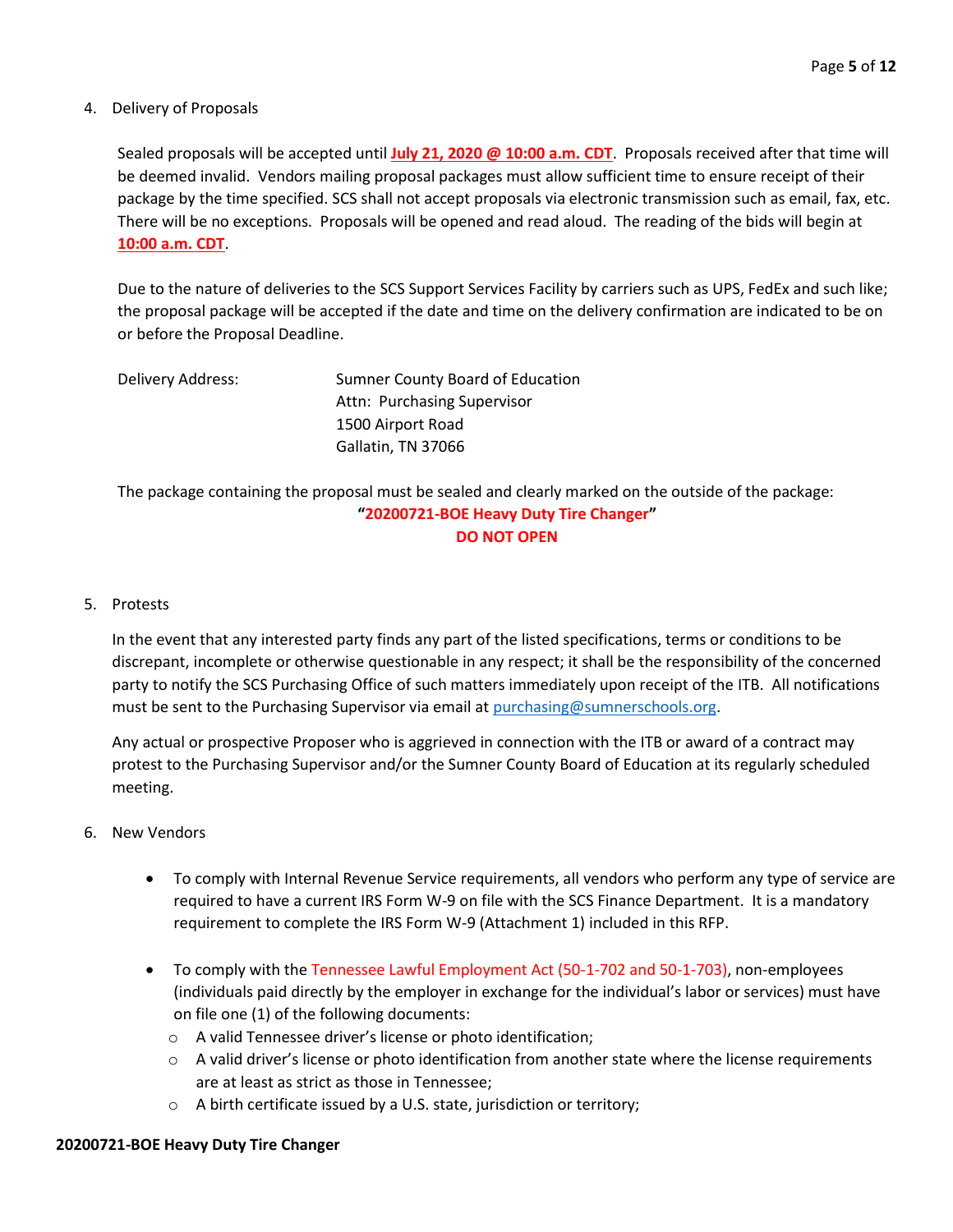- o A U.S. government issued certified birth certificate;
- o A valid, unexpired U.S. passport;
- o A U.S. certificate of birth abroad (DS-1350 or FS-545)
- o A report of birth abroad of a U.S. citizen (FS-240);
- o A certificate of citizenship (N560 or N561);
- o A certificate of naturalization (N550, N570 or N578);
- o A U.S citizen identification card (I-197 or I-179); or
- o Valid alien registration documentation or other proof of current immigration registration recognized by the United States Department of Homeland Security that contains the individual's complete legal name and current alien admission number or alien file number (or numbers if the individual has more than one number).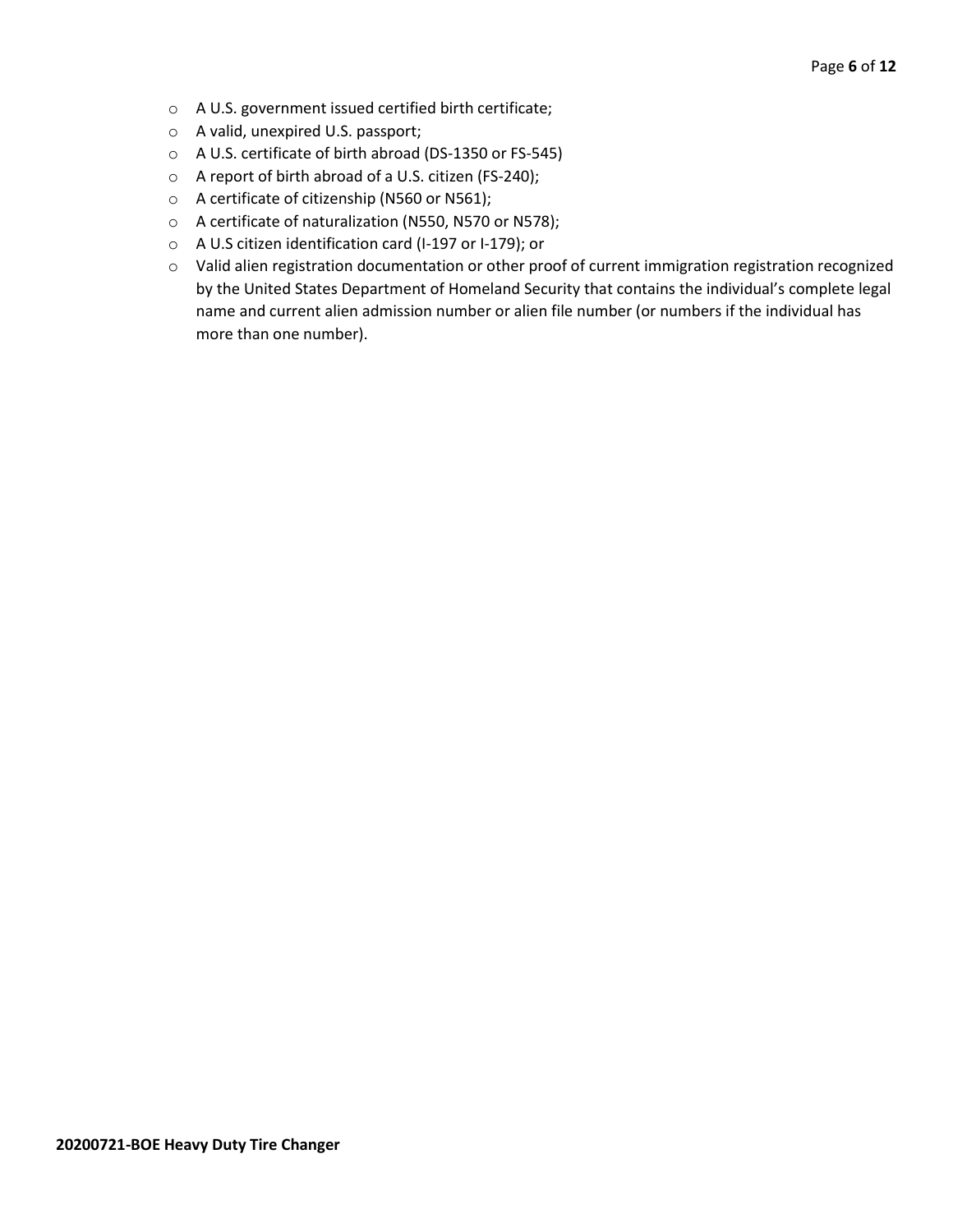#### **7.A Bid Form**

|--|

Attn: Purchasing Supervisor 1500 Airport Road Gallatin, TN 37066

| Date                           |  |
|--------------------------------|--|
|                                |  |
| <b>Heavy Duty Tire Changer</b> |  |
|                                |  |

- **Brand: \_\_\_\_\_\_\_\_\_\_\_\_\_\_\_\_\_\_\_\_\_\_\_\_\_\_\_\_\_\_\_\_\_\_\_\_\_\_\_**
- **Model NO.: \_\_\_\_\_\_\_\_\_\_\_\_\_\_\_\_\_\_\_\_\_\_\_\_\_\_\_\_\_\_\_\_\_\_\_**

By checking this box, Proposer agrees that SCS reserves the right to extend the terms, conditions and prices of this contract to other Institutions (such as State, Local and/or Public Agencies) who express an interest in participating in any contract that results from this ITB. Each of the piggyback Institutions will issue their own purchasing documents for the goods/service. Proposer agrees that SCS shall bear no responsibility or liability for any agreements between Proposer and the other Institution(s) who desire to exercise this option.

| <b>AUTHORIZED SIGNATURE:</b> |  |
|------------------------------|--|
| <b>PRINTED NAME:</b>         |  |
| TITLE:                       |  |
| <b>COMPANY NAME:</b>         |  |
| <b>PHONE:</b>                |  |
| <b>EMAIL</b>                 |  |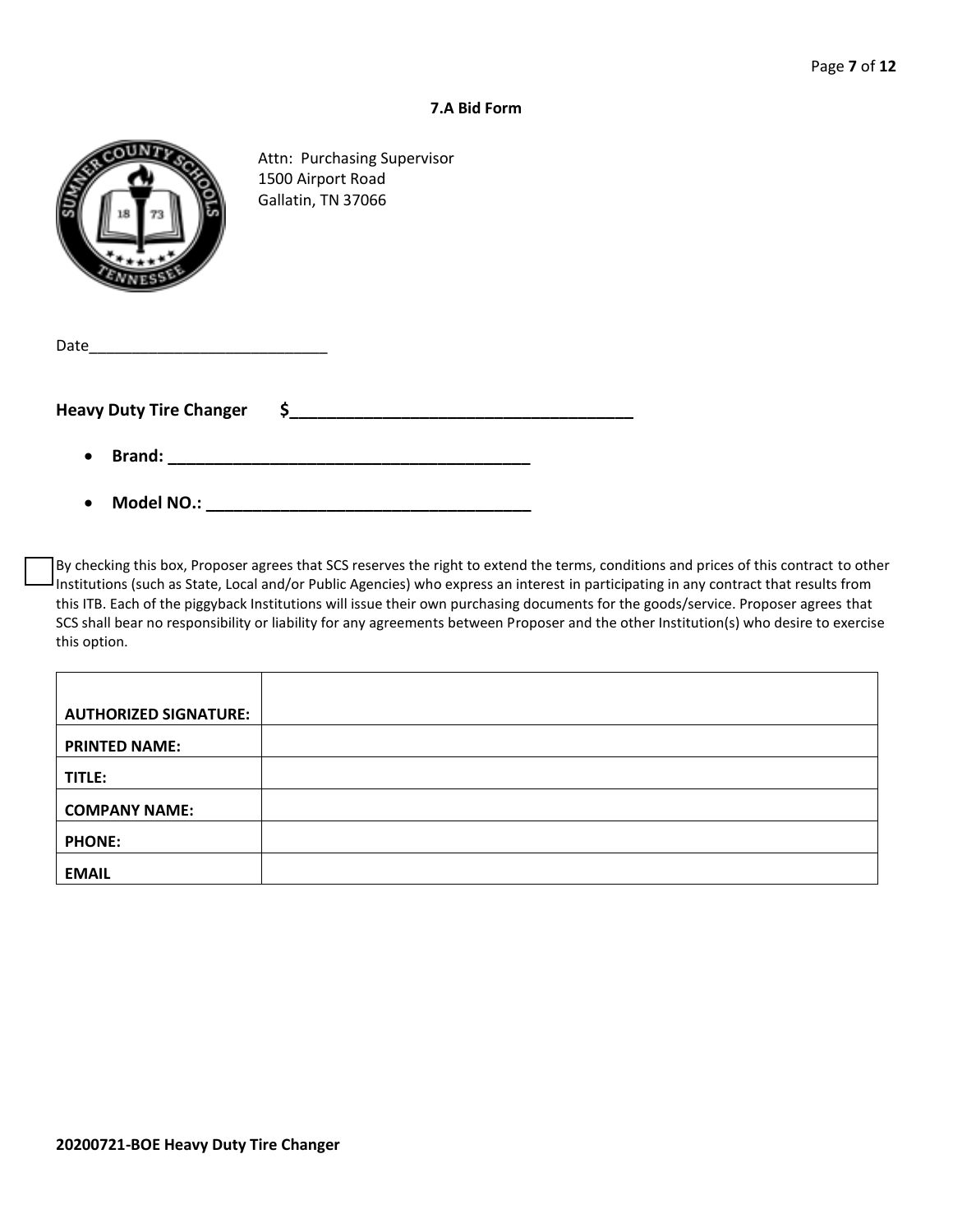#### **7.B IRS Form W9**

| Form                                                                                                                                                                                                                                                                                                                                                                                                                                                                                                                                                                                                                                                                                                     | (Rev. December 2014)<br>Department of the Treasury<br>Internal Revenue Service                                                                                                                                                                                                                                                   | <b>Request for Taxpayer</b><br><b>Identification Number and Certification</b><br>1 Name (as shown on your income tax return). Name is required on this line; do not leave this line blank.                                                                                                                                                                                                                                                                                                                                                                                                                                    |                                                                                                                                                                       |                                         |    |  |                              |  |                                | Give Form to the<br>requester. Do not<br>send to the IRS. |  |  |  |  |  |
|----------------------------------------------------------------------------------------------------------------------------------------------------------------------------------------------------------------------------------------------------------------------------------------------------------------------------------------------------------------------------------------------------------------------------------------------------------------------------------------------------------------------------------------------------------------------------------------------------------------------------------------------------------------------------------------------------------|----------------------------------------------------------------------------------------------------------------------------------------------------------------------------------------------------------------------------------------------------------------------------------------------------------------------------------|-------------------------------------------------------------------------------------------------------------------------------------------------------------------------------------------------------------------------------------------------------------------------------------------------------------------------------------------------------------------------------------------------------------------------------------------------------------------------------------------------------------------------------------------------------------------------------------------------------------------------------|-----------------------------------------------------------------------------------------------------------------------------------------------------------------------|-----------------------------------------|----|--|------------------------------|--|--------------------------------|-----------------------------------------------------------|--|--|--|--|--|
| σû                                                                                                                                                                                                                                                                                                                                                                                                                                                                                                                                                                                                                                                                                                       |                                                                                                                                                                                                                                                                                                                                  | 2 Business name/disregarded entity name, if different from above                                                                                                                                                                                                                                                                                                                                                                                                                                                                                                                                                              |                                                                                                                                                                       |                                         |    |  |                              |  |                                |                                                           |  |  |  |  |  |
| Specific Instructions on page<br>4 Exemptions (codes apply only to<br>3 Check appropriate box for federal tax classification; check only one of the following seven boxes:<br>certain entities, not individuals; see<br>C Corporation<br>$\Box$ S Corporation<br>Partnership<br>Trust/estate<br>Individual/sole proprietor or<br>instructions on page 3):<br>single-member LLC<br>Print or type<br>Exempt payee code (if any)<br>  Limited liability company. Enter the tax classification (C=C corporation, S=S corporation, P=partnership) ▶<br>Exemption from FATCA reporting<br>Note. For a single-member LLC that is disregarded, do not check LLC; check the appropriate box in the line above for |                                                                                                                                                                                                                                                                                                                                  |                                                                                                                                                                                                                                                                                                                                                                                                                                                                                                                                                                                                                               |                                                                                                                                                                       |                                         |    |  |                              |  |                                |                                                           |  |  |  |  |  |
|                                                                                                                                                                                                                                                                                                                                                                                                                                                                                                                                                                                                                                                                                                          | the tax classification of the single-member owner.<br>code (if any)<br>(Applies to accounts maintained outside the U.S.)<br>Other (see instructions) ▶                                                                                                                                                                           |                                                                                                                                                                                                                                                                                                                                                                                                                                                                                                                                                                                                                               |                                                                                                                                                                       |                                         |    |  |                              |  |                                |                                                           |  |  |  |  |  |
|                                                                                                                                                                                                                                                                                                                                                                                                                                                                                                                                                                                                                                                                                                          | 6 City, state, and ZIP code                                                                                                                                                                                                                                                                                                      | 5 Address (number, street, and apt. or suite no.)                                                                                                                                                                                                                                                                                                                                                                                                                                                                                                                                                                             |                                                                                                                                                                       | Requester's name and address (optional) |    |  |                              |  |                                |                                                           |  |  |  |  |  |
| See                                                                                                                                                                                                                                                                                                                                                                                                                                                                                                                                                                                                                                                                                                      |                                                                                                                                                                                                                                                                                                                                  |                                                                                                                                                                                                                                                                                                                                                                                                                                                                                                                                                                                                                               |                                                                                                                                                                       |                                         |    |  |                              |  |                                |                                                           |  |  |  |  |  |
|                                                                                                                                                                                                                                                                                                                                                                                                                                                                                                                                                                                                                                                                                                          |                                                                                                                                                                                                                                                                                                                                  | 7 List account number(s) here (optional)                                                                                                                                                                                                                                                                                                                                                                                                                                                                                                                                                                                      |                                                                                                                                                                       |                                         |    |  |                              |  |                                |                                                           |  |  |  |  |  |
| Part I                                                                                                                                                                                                                                                                                                                                                                                                                                                                                                                                                                                                                                                                                                   |                                                                                                                                                                                                                                                                                                                                  | <b>Taxpayer Identification Number (TIN)</b>                                                                                                                                                                                                                                                                                                                                                                                                                                                                                                                                                                                   |                                                                                                                                                                       |                                         |    |  |                              |  |                                |                                                           |  |  |  |  |  |
|                                                                                                                                                                                                                                                                                                                                                                                                                                                                                                                                                                                                                                                                                                          |                                                                                                                                                                                                                                                                                                                                  | Enter your TIN in the appropriate box. The TIN provided must match the name given on line 1 to avoid                                                                                                                                                                                                                                                                                                                                                                                                                                                                                                                          |                                                                                                                                                                       |                                         |    |  | Social security number       |  |                                |                                                           |  |  |  |  |  |
|                                                                                                                                                                                                                                                                                                                                                                                                                                                                                                                                                                                                                                                                                                          |                                                                                                                                                                                                                                                                                                                                  | backup withholding. For individuals, this is generally your social security number (SSN). However, for a<br>resident alien, sole proprietor, or disregarded entity, see the Part I instructions on page 3. For other                                                                                                                                                                                                                                                                                                                                                                                                          |                                                                                                                                                                       |                                         |    |  |                              |  |                                |                                                           |  |  |  |  |  |
|                                                                                                                                                                                                                                                                                                                                                                                                                                                                                                                                                                                                                                                                                                          |                                                                                                                                                                                                                                                                                                                                  | entities, it is your employer identification number (EIN). If you do not have a number, see How to get a                                                                                                                                                                                                                                                                                                                                                                                                                                                                                                                      |                                                                                                                                                                       |                                         |    |  |                              |  |                                |                                                           |  |  |  |  |  |
|                                                                                                                                                                                                                                                                                                                                                                                                                                                                                                                                                                                                                                                                                                          | TIN on page 3.                                                                                                                                                                                                                                                                                                                   | Note. If the account is in more than one name, see the instructions for line 1 and the chart on page 4 for                                                                                                                                                                                                                                                                                                                                                                                                                                                                                                                    |                                                                                                                                                                       |                                         | or |  |                              |  | Employer identification number |                                                           |  |  |  |  |  |
|                                                                                                                                                                                                                                                                                                                                                                                                                                                                                                                                                                                                                                                                                                          | guidelines on whose number to enter.                                                                                                                                                                                                                                                                                             |                                                                                                                                                                                                                                                                                                                                                                                                                                                                                                                                                                                                                               |                                                                                                                                                                       |                                         |    |  |                              |  |                                |                                                           |  |  |  |  |  |
|                                                                                                                                                                                                                                                                                                                                                                                                                                                                                                                                                                                                                                                                                                          |                                                                                                                                                                                                                                                                                                                                  |                                                                                                                                                                                                                                                                                                                                                                                                                                                                                                                                                                                                                               |                                                                                                                                                                       |                                         |    |  | $\qquad \qquad \blacksquare$ |  |                                |                                                           |  |  |  |  |  |
| Part II                                                                                                                                                                                                                                                                                                                                                                                                                                                                                                                                                                                                                                                                                                  | <b>Certification</b>                                                                                                                                                                                                                                                                                                             |                                                                                                                                                                                                                                                                                                                                                                                                                                                                                                                                                                                                                               |                                                                                                                                                                       |                                         |    |  |                              |  |                                |                                                           |  |  |  |  |  |
|                                                                                                                                                                                                                                                                                                                                                                                                                                                                                                                                                                                                                                                                                                          | Under penalties of perjury, I certify that:                                                                                                                                                                                                                                                                                      |                                                                                                                                                                                                                                                                                                                                                                                                                                                                                                                                                                                                                               |                                                                                                                                                                       |                                         |    |  |                              |  |                                |                                                           |  |  |  |  |  |
|                                                                                                                                                                                                                                                                                                                                                                                                                                                                                                                                                                                                                                                                                                          |                                                                                                                                                                                                                                                                                                                                  | 1. The number shown on this form is my correct taxpayer identification number (or I am waiting for a number to be issued to me); and                                                                                                                                                                                                                                                                                                                                                                                                                                                                                          |                                                                                                                                                                       |                                         |    |  |                              |  |                                |                                                           |  |  |  |  |  |
|                                                                                                                                                                                                                                                                                                                                                                                                                                                                                                                                                                                                                                                                                                          |                                                                                                                                                                                                                                                                                                                                  | 2. I am not subject to backup withholding because: (a) I am exempt from backup withholding, or (b) I have not been notified by the Internal Revenue<br>Service (IRS) that I am subject to backup withholding as a result of a failure to report all interest or dividends, or (c) the IRS has notified me that I am<br>no longer subject to backup withholding; and                                                                                                                                                                                                                                                           |                                                                                                                                                                       |                                         |    |  |                              |  |                                |                                                           |  |  |  |  |  |
|                                                                                                                                                                                                                                                                                                                                                                                                                                                                                                                                                                                                                                                                                                          |                                                                                                                                                                                                                                                                                                                                  | 3. I am a U.S. citizen or other U.S. person (defined below); and                                                                                                                                                                                                                                                                                                                                                                                                                                                                                                                                                              |                                                                                                                                                                       |                                         |    |  |                              |  |                                |                                                           |  |  |  |  |  |
|                                                                                                                                                                                                                                                                                                                                                                                                                                                                                                                                                                                                                                                                                                          |                                                                                                                                                                                                                                                                                                                                  | 4. The FATCA code(s) entered on this form (if any) indicating that I am exempt from FATCA reporting is correct.                                                                                                                                                                                                                                                                                                                                                                                                                                                                                                               |                                                                                                                                                                       |                                         |    |  |                              |  |                                |                                                           |  |  |  |  |  |
|                                                                                                                                                                                                                                                                                                                                                                                                                                                                                                                                                                                                                                                                                                          | instructions on page 3.                                                                                                                                                                                                                                                                                                          | Certification instructions. You must cross out item 2 above if you have been notified by the IRS that you are currently subject to backup withholding<br>because you have failed to report all interest and dividends on your tax return. For real estate transactions, item 2 does not apply. For mortgage<br>interest paid, acquisition or abandonment of secured property, cancellation of debt, contributions to an individual retirement arrangement (IRA), and<br>generally, payments other than interest and dividends, you are not required to sign the certification, but you must provide your correct TIN. See the |                                                                                                                                                                       |                                         |    |  |                              |  |                                |                                                           |  |  |  |  |  |
| Sign<br>Here                                                                                                                                                                                                                                                                                                                                                                                                                                                                                                                                                                                                                                                                                             | Signature of<br>U.S. person $\blacktriangleright$                                                                                                                                                                                                                                                                                |                                                                                                                                                                                                                                                                                                                                                                                                                                                                                                                                                                                                                               | Date P                                                                                                                                                                |                                         |    |  |                              |  |                                |                                                           |  |  |  |  |  |
|                                                                                                                                                                                                                                                                                                                                                                                                                                                                                                                                                                                                                                                                                                          | <b>General Instructions</b><br>· Form 1098 (home mortgage interest), 1098-E (student Ioan interest), 1098-T<br>(tuition)                                                                                                                                                                                                         |                                                                                                                                                                                                                                                                                                                                                                                                                                                                                                                                                                                                                               |                                                                                                                                                                       |                                         |    |  |                              |  |                                |                                                           |  |  |  |  |  |
| Section references are to the Internal Revenue Code unless otherwise noted.<br>· Form 1099-C (canceled debt)                                                                                                                                                                                                                                                                                                                                                                                                                                                                                                                                                                                             |                                                                                                                                                                                                                                                                                                                                  |                                                                                                                                                                                                                                                                                                                                                                                                                                                                                                                                                                                                                               |                                                                                                                                                                       |                                         |    |  |                              |  |                                |                                                           |  |  |  |  |  |
|                                                                                                                                                                                                                                                                                                                                                                                                                                                                                                                                                                                                                                                                                                          |                                                                                                                                                                                                                                                                                                                                  | Future developments. Information about developments affecting Form W-9 (such<br>as legislation enacted after we release it) is at www.irs.gov/fw9.                                                                                                                                                                                                                                                                                                                                                                                                                                                                            | . Form 1099-A (acquisition or abandonment of secured property)                                                                                                        |                                         |    |  |                              |  |                                |                                                           |  |  |  |  |  |
| Use Form W-9 only if you are a U.S. person (including a resident alien), to<br><b>Purpose of Form</b><br>provide your correct TIN.                                                                                                                                                                                                                                                                                                                                                                                                                                                                                                                                                                       |                                                                                                                                                                                                                                                                                                                                  |                                                                                                                                                                                                                                                                                                                                                                                                                                                                                                                                                                                                                               |                                                                                                                                                                       |                                         |    |  |                              |  |                                |                                                           |  |  |  |  |  |
|                                                                                                                                                                                                                                                                                                                                                                                                                                                                                                                                                                                                                                                                                                          | If you do not return Form W-9 to the requester with a TIN, you might be subject<br>An individual or entity (Form W-9 requester) who is required to file an information<br>to backup withholding. See What is backup withholding? on page 2.<br>return with the IRS must obtain your correct taxpayer identification number (TIN) |                                                                                                                                                                                                                                                                                                                                                                                                                                                                                                                                                                                                                               |                                                                                                                                                                       |                                         |    |  |                              |  |                                |                                                           |  |  |  |  |  |
| which may be your social security number (SSN), individual taxpayer identification                                                                                                                                                                                                                                                                                                                                                                                                                                                                                                                                                                                                                       |                                                                                                                                                                                                                                                                                                                                  |                                                                                                                                                                                                                                                                                                                                                                                                                                                                                                                                                                                                                               | By signing the filled-out form, you:                                                                                                                                  |                                         |    |  |                              |  |                                |                                                           |  |  |  |  |  |
| number (ITIN), adoption taxpayer identification number (ATIN), or employer<br>identification number (EIN), to report on an information return the amount paid to<br>you, or other amount reportable on an information return. Examples of information                                                                                                                                                                                                                                                                                                                                                                                                                                                    |                                                                                                                                                                                                                                                                                                                                  |                                                                                                                                                                                                                                                                                                                                                                                                                                                                                                                                                                                                                               | 1. Certify that the TIN you are giving is correct (or you are waiting for a number<br>to be issued).<br>2. Certify that you are not subject to backup withholding, or |                                         |    |  |                              |  |                                |                                                           |  |  |  |  |  |
|                                                                                                                                                                                                                                                                                                                                                                                                                                                                                                                                                                                                                                                                                                          | · Form 1099-INT (interest earned or paid)                                                                                                                                                                                                                                                                                        | returns include, but are not limited to, the following:                                                                                                                                                                                                                                                                                                                                                                                                                                                                                                                                                                       | 3. Claim exemption from backup withholding if you are a U.S. exempt payee. If                                                                                         |                                         |    |  |                              |  |                                |                                                           |  |  |  |  |  |
|                                                                                                                                                                                                                                                                                                                                                                                                                                                                                                                                                                                                                                                                                                          |                                                                                                                                                                                                                                                                                                                                  | . Form 1099-DIV (dividends, including those from stocks or mutual funds)                                                                                                                                                                                                                                                                                                                                                                                                                                                                                                                                                      | applicable, you are also certifying that as a U.S. person, your allocable share of<br>any partnership income from a U.S. trade or business is not subject to the      |                                         |    |  |                              |  |                                |                                                           |  |  |  |  |  |
|                                                                                                                                                                                                                                                                                                                                                                                                                                                                                                                                                                                                                                                                                                          |                                                                                                                                                                                                                                                                                                                                  | . Form 1099-MISC (various types of income, prizes, awards, or gross proceeds)                                                                                                                                                                                                                                                                                                                                                                                                                                                                                                                                                 | withholding tax on foreign partners' share of effectively connected income, and                                                                                       |                                         |    |  |                              |  |                                |                                                           |  |  |  |  |  |
| brokers)                                                                                                                                                                                                                                                                                                                                                                                                                                                                                                                                                                                                                                                                                                 |                                                                                                                                                                                                                                                                                                                                  | . Form 1099-B (stock or mutual fund sales and certain other transactions by                                                                                                                                                                                                                                                                                                                                                                                                                                                                                                                                                   | 4. Certify that FATCA code(s) entered on this form (if any) indicating that you are<br>exempt from the FATCA reporting, is correct. See What is FATCA reporting? on   |                                         |    |  |                              |  |                                |                                                           |  |  |  |  |  |
|                                                                                                                                                                                                                                                                                                                                                                                                                                                                                                                                                                                                                                                                                                          |                                                                                                                                                                                                                                                                                                                                  | · Form 1099-S (proceeds from real estate transactions)                                                                                                                                                                                                                                                                                                                                                                                                                                                                                                                                                                        | page 2 for further information.                                                                                                                                       |                                         |    |  |                              |  |                                |                                                           |  |  |  |  |  |
|                                                                                                                                                                                                                                                                                                                                                                                                                                                                                                                                                                                                                                                                                                          | . Form 1099-K (merchant card and third party network transactions)                                                                                                                                                                                                                                                               |                                                                                                                                                                                                                                                                                                                                                                                                                                                                                                                                                                                                                               |                                                                                                                                                                       |                                         |    |  |                              |  |                                |                                                           |  |  |  |  |  |

Cat. No. 10231X

Form W-9 (Rev. 12-2014)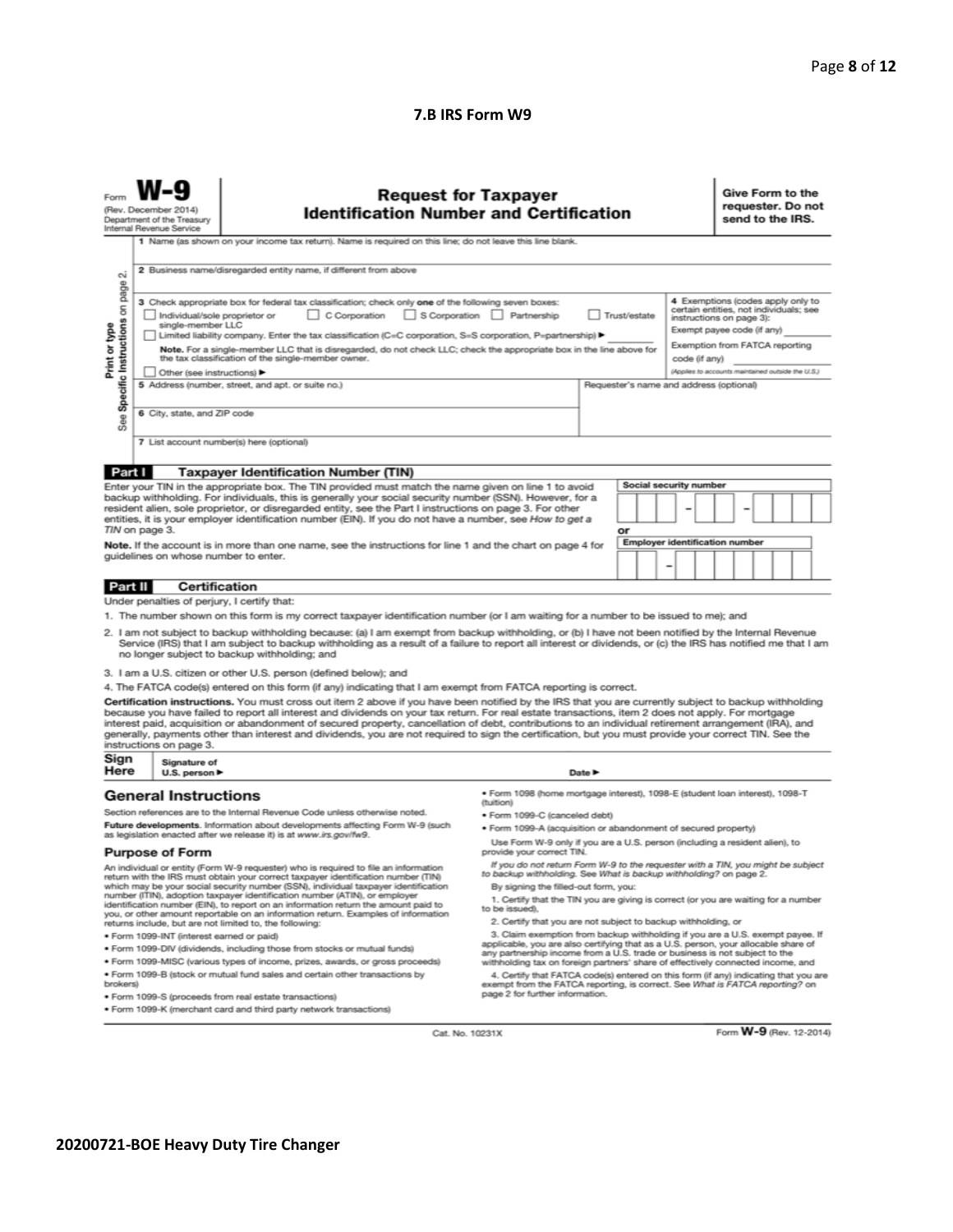#### **ATTACHMENT 7.C – Attestation Re Personnel**

## **ATTESTATION RE PERSONNEL USED IN CONTRACT PERFORMANCE**

| CONTRACTOR LEGAL ENTITY NAME:                                          |  |
|------------------------------------------------------------------------|--|
| FEDERAL EMPLOYER IDENTIFICATION NUMBER:<br>(or Social Security Number) |  |

**The Contractor, identified above, does hereby attest, certify, warrant and assure that the Contractor shall not knowingly utilize the services of an illegal immigrant in the performance of this Contract and shall not knowingly utilize the services of any subcontractor who will utilize the services of an illegal immigrant in the performance of this Contract, T.C.A. § 12-3-309.**

SIGNATURE & DATE:

*NOTICE: This attestation MUST be signed by an individual empowered to contractually bind the Contractor.*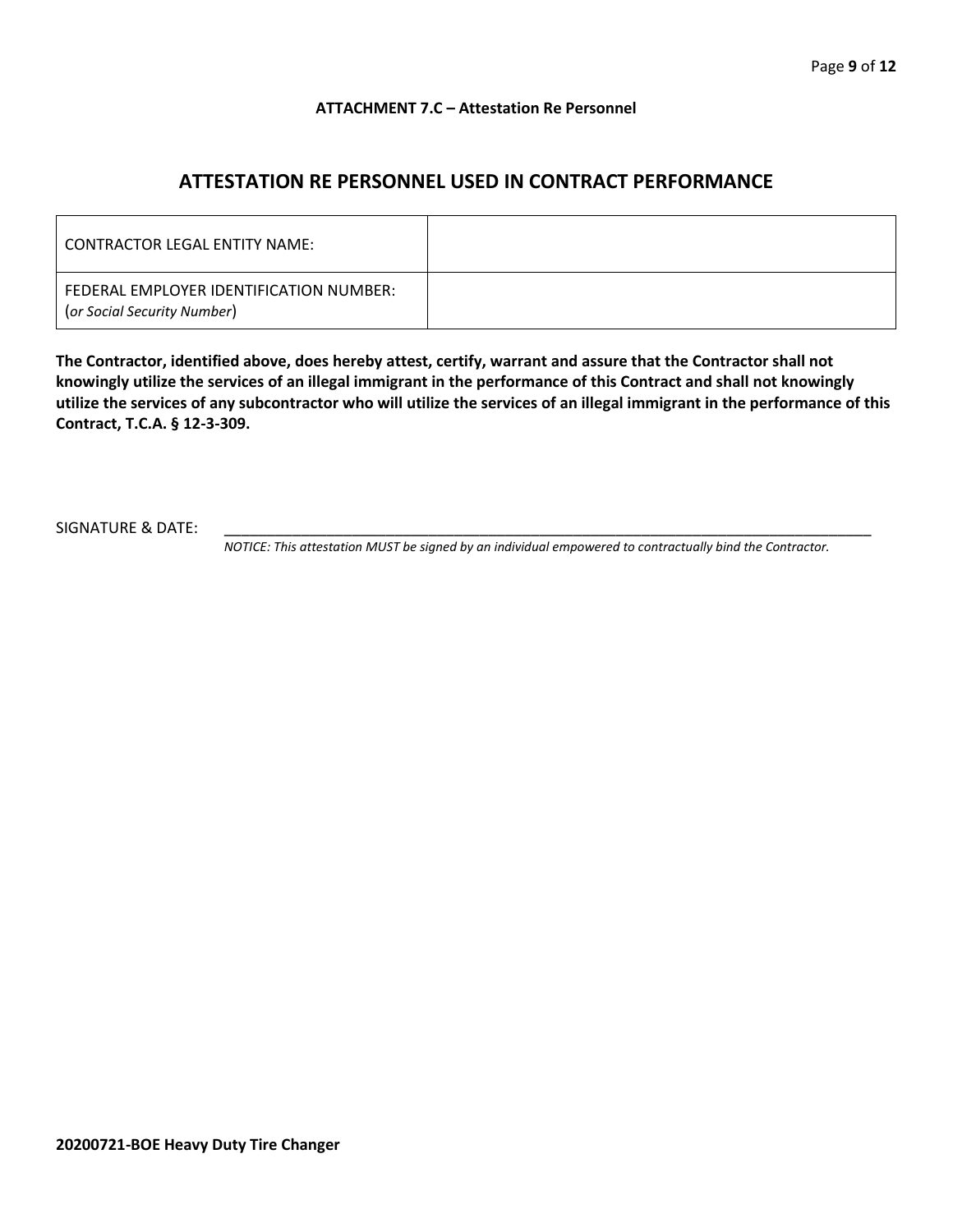#### **ATTACHMENT 7.D – Standard Terms & Conditions SUMNER COUNTY BOARD OF EDUCATION (SCS)**

#### **1. PREPARATION AND SUBMISSION OF BID.**

- **a.** Failure to examine any drawings**,** specifications, or instructions will be at the proposer's risk. Any deviation from the stated terms, conditions and specifications must be coordinated with and approved in writing by the SCS Purchasing Supervisor.
- **b.** RFP/ITB SUBMITTAL / SIGNATURE: Proposal shall give the full name and business address of the bidder. If the proposer is a corporation, the name shall be stated as it is in the corporate charter. Proposals must be signed in ink by the proposer's authorized agent. Unsigned proposals will be rejected. Proposals are to be sealed and the outside of the envelope is to reference the RFP/ITB number. The person signing the proposal must show their title, and if requested by the institution, must furnish satisfactory proof of his or her authority to bind his or her company in contract. Proposer understands that by submitting a proposal with an authorized signature, it shall constitute an offer to SCS. Proposals must be typewritten or in ink; otherwise they may not be considered. Purchase orders will be issued to the firm name appearing on the W9. Electronic submissions via email, fax, etc. shall not be accepted.
- **c.** SCS is not responsible for any costs incurred by any vendor pursuant to the RFP/ITB. The vendor shall be responsible for all costs incurred in connection with the preparation and submission of its proposal.
- **d.** All proposers must be in compliance with T.C.A. § 62-6-119 at the time of proposal submission and provide evidence of compliance with the applicable provisions of the chapter before such proposal may be considered.
- **e.** Proposals are to be received in the location designated in the RFP/ITB no later than the specified date and time. Late submissions will NOT be opened or considered.
- **f.** No erasures permitted. Errors may be crossed out and corrections printed in ink or typewritten adjacent to error and must be initialed in ink by person signing the proposal.
- **g.** Specifications: Reference to available specifications shall be sufficient to make the terms of the specifications binding on the proposer. The use of the name of a manufacturer, or any special brand or make in describing an item does not restrict the proposer to that manufacturer or specific article, unless specifically stated. Comparable products of other manufacturers will be considered if proof of compatibility is contained in the proposal. Proposers are required to notify SCSs Purchasing Supervisor whenever specifications/procedures are not perceived to be fair and open. The articles on which the proposal is submitted must be equal or superior to that specified. Informative and Descriptive Literature: The proposer must show brand or trade names of the articles proposed, when applicable. It shall be the responsibility of the proposer, including proposer's whose product is referenced, to furnish with the proposer such specifications, catalog pages, brochures or other data as will provide an adequate basis for determining the quality and functional capabilities of the product offered. Failure to provide this data may be considered valid justification for rejection of proposer.
- **h.** Samples: Samples of items when called for, must be furnished free of expense, and if not destroyed will, upon proposer's request within ten (10) days of RFP/ITB opening, be returned at the proposer's expense. Each sample must be labeled with the proposer's name, manufacturer's brand name and number, RFP/ITB number and item reference.
- **i.** Time of Performance: The number of calendar days in which delivery is to be made after receipt of order shall be stated in the RFP/ITB and may be a factor in making an award, price notwithstanding. If no delivery time is stated in the bid, bidder agrees that delivery is to be made within two weeks (10 business days) of order.
- **j.** Transportation and delivery charges should be included in the price and be fully prepaid by the vendor to the destination specified in the RFP/ITB. Proposal prices shall include delivery of all items F.O.B. destination.
- **k.** New materials and supplies must be delivered unless otherwise specifically stated in the RFP/ITB.
- **l.** Alternate/multiple bids will not be considered unless specifically called for in the RFP/ITB.
- **m.** Only proposals submitted on RFP/ITB forms furnished by SCS will be considered.
- **n.** By signing this RFP/ITB where indicated, the proposer agrees to strictly abide by all applicable local, state and federal statutes and regulations. The proposer further certifies that this proposer is made without collusion or fraud.
- **o.** Error in Proposal. In case of error in the extension of prices in the proposal, the unit price will govern. Late submissions will NOT be opened or considered. Proposers are cautioned to verify their proposals before submission, as amendments received after the RFP/ITB deadline will not be considered. No proposals shall be altered, amended or withdrawn after opening. After proposal opening, a proposer may withdraw a proposal only when there is obvious clerical error such as a misplaced decimal point, or when enforcement of the proposal would impose unconscionable hardship due to an error in the proposal resulting in a quotation substantially below the other proposals received. Proposal withdrawals will be considered only upon written request of the proposer.
- **2. OPEN RECORDS.** In order to comply with the provisions of the Tennessee Open Records Act, all proposals will be publicly opened and are subject to public inspection after the award upon written request. Proposers may be present at RFP/ITB opening. Summary information will be posted the SCS website, www.sumnerschools.org under the Invitation to Bid link.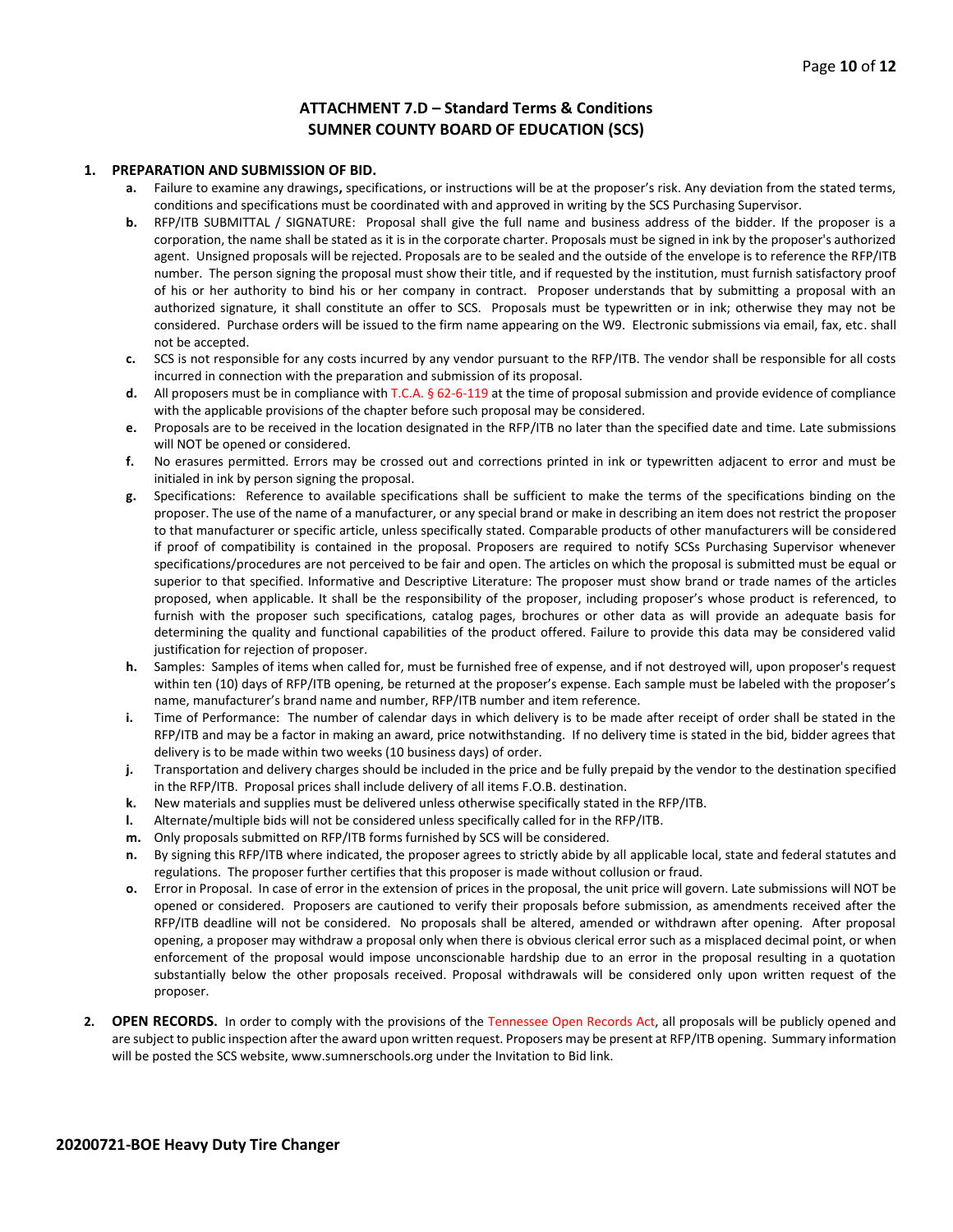- **3. ACCEPTANCE AND AWARD.** SCS reserves the right to reject any and all proposals and to waive any informality in proposals and, unless otherwise specified by the proposer to accept any item in the proposal. Action to reject all proposals shall be taken for unreasonably high prices, errors in the proposal documents, cessation of need, unavailability of funds, or any other reason approved by SCS.
	- **a.** Contracts and purchases will be made with the lowest, responsive, responsible, qualified proposer. The quality of the articles to be supplied, their conformity with the specifications, their suitability to the requirements of the Institution, cash discount offered, and the delivery terms will be taken into consideration.
	- **b.** Any deviation from these stated terms, specifications and conditions must be coordinated with and approved in writing by the Purchasing Supervisor.
	- **c.** Prices quoted on the response (if any) are to be considered firm and binding until the said equipment, supplies or services are in the possession of SCS.
	- **d.** SCS reserves the right to order more or less than the quantity listed in the proposal.
	- **e.** If a proposer fails to state a time within which a proposal must be accepted, it is understood and agreed that SCS shall have ninety (90) days to accept.
	- **f.** No purchase or contract is authorized or valid until the issuance of a SCS purchase order in accordance with SCS policy. No SCS employee is authorized to purchase equipment, supplies or services prior to the issuance of such a purchase order.
	- **g.** The contract may not be assigned without written SCS consent.
	- **h.** If the appropriate space is marked on the RFP/ITB, other Institutions (such as State, Local and/or Public Agencies) may purchase off the contract during the same period as SCS.
	- **i.** The awarded proposer will be required to post a performance and payment bond in the amount of 25% of the contract price if it exceeds \$100,000 as stated by T.C.A. §12-4-201.
	- **j.** If the project cost is in excess of \$25,000 a performance bond must be secured by the requesting part in an amount equal to the market improvement value.
	- **k.** By submission of this bid and signature thereof, the Bidder acknowledges compliance with the provisions of Public Chapter No. 587 / Senate Bill No. 2048 (Employee Background Check). The Bidder further agrees to submit a formal certification thereof prior to commencing work.
- **4. PAYMENT**. Payment terms must be specified in the proposal, including any discounts for early payment. Partial payments will not be approved unless justification for such payment can be shown. Terms will be NET 30 days. Payment will not be made until the conditions and specifications of the RFP/ITB are inspected and approved as conforming by persons appointed by SCS.
- **5. DEFAULT OF SELECTED VENDOR.** In case of vendor default, SCS may procure the articles or services from other sources and hold the defaulting vendor responsible for any resulting cost. If the awarded vendor violates any terms of their response, the contract, SCS policy or any law, they may be disqualified from proposing for a period of two years for minor violations or longer for major violations. Proposals from disqualified proposers will not be accepted during the period of disqualification.
- **6. INSPECTION OF PURCHASES.** Articles received which are not equivalent will not be accepted and will be picked up by the vendor or returned to vendor, shipping charges collect. SCS shall have a reasonable period in which to inspect and accept or reject materials without liability. If necessity requires SCS to use nonconforming materials, an appropriate reduction in payment may be made.
- **7. TAXES.** SCS is tax exempt; do not include taxes in quotation. Vendors making improvements or additions to or performing repair work on real property for SCS are liable for any applicable sales or use tax on tangible personal property used in connection with the contract or furnished to vendors by the state for use under the contract.
- **8. NONDISCRIMINATION.** SCS is an equal opportunity employer. SCS and bidder agree to comply with Titles VI and VII of the Civil Rights Act of 1964, Title IX of the Education Amendments of 1972, Section 504 of the Rehabilitation Act of 1973, Executive Order 11,246, the Americans with Disabilities Act of 1990, if applicable, and the related regulations to each. Each party assures that it will not discriminate against any individual including, but not limited to employees or applicants for employment and/or students, because of race, religion, creed, color, sex, age, disability, veteran status or national origin. In the event that any claims should arise with regards to violations of any such local, state or federal law, statues, rule or regulations, the vendor will indemnify and hold SCS harmless for any damages, including court costs or attorney fees, which might be incurred.
- **9. PROHIBITIONS/NO VENDOR CONTRACT FORM.** Acceptance of gifts from vendors is prohibited. T.C.A. §12-4-106. The contract documents for purchase under this RFP/ITB shall consist of the successful proposer's bid and SCSs purchase order. The proposer may request exceptions to terms and conditions and/or request SCS to accept other terms and conditions by means of subsequent documents such as invoices, warranty agreements, license agreements, etc. All subsequent documents shall be open to revision for impermissible language. SCS reserves the right to render the proposal unresponsive and subject the proposal to rejection if successful terms cannot be negotiated.